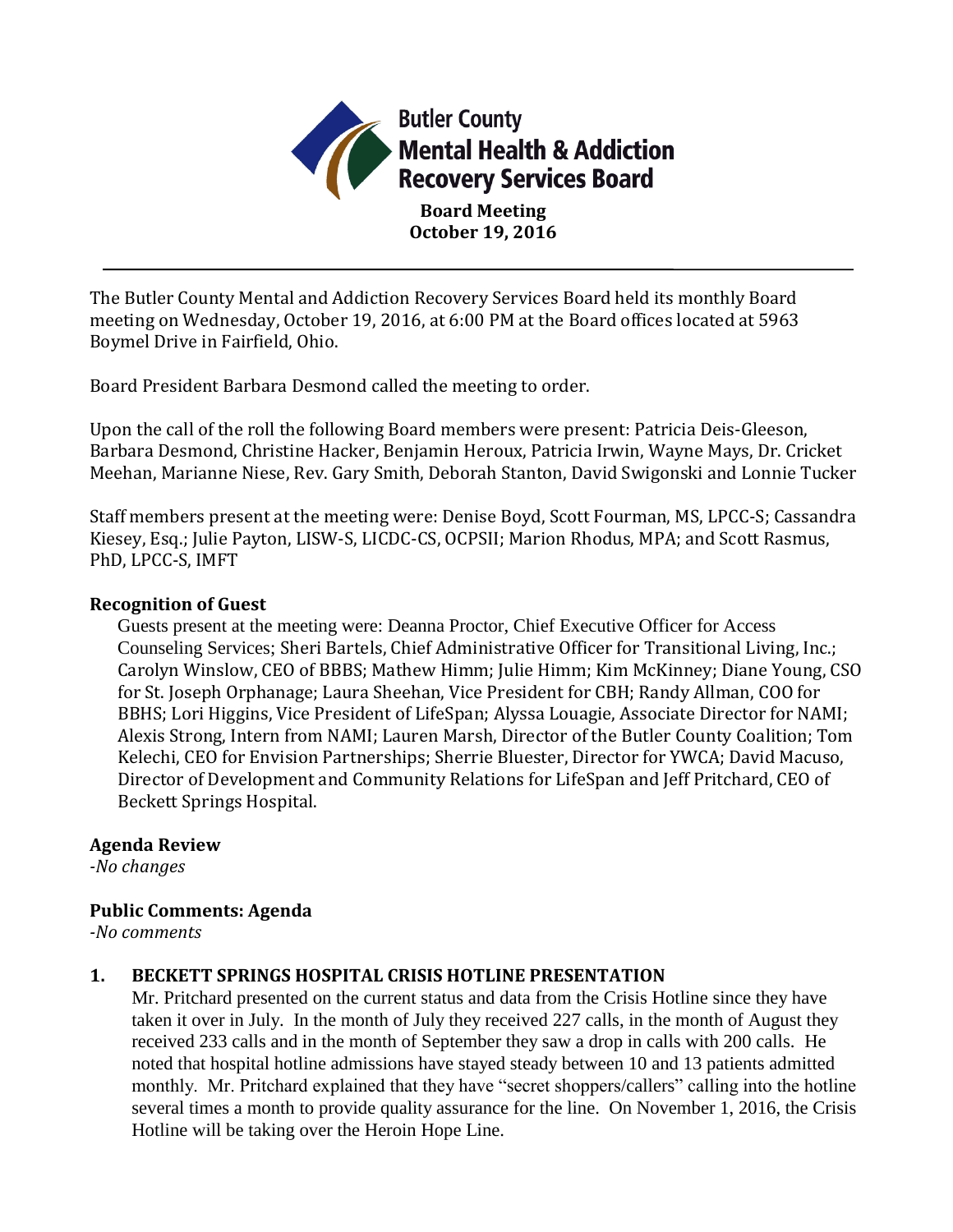# **2. BOARD COMMUNICATIONS/ANNOUNCEMENTS**

## **A. Board Correspondence**

- **a. Letter from Transitional Living –** provided assurance that appropriate staffing and quality programming is still continuing in the absence of Kathy Becker and plans are being developed for continued leadership.
- **b. Resignation of Vivian Crooks as the Board President**

# **B. Director Report**

Dr. Rasmus presented an Executive Director report and provided an overview of the following topics:

- **a.** October 14, 2016 the BC Opiate Forum was facilitated by Dr. Tracy Plouck, Director of the Ohio Department of Mental Health and Addiction Services (ODMHAS). Attendees included the state Director of the Health Department, the BC County Administrator, BC Health Department staff, BC Coroner, State Police Officers, Fort Hamilton Hospital President & Chief Medical Officer, BC Director Juvenile Court, BC Director of Children & Family Services, Middletown Health Commissioner, Governor's Office Staff, State of Ohio Board of Pharmacy staff, BC Prosecutor, Board Providers, and Board staff. The open forum session discussed the status of the Opiate epidemic in Butler County and the needs of the community. Director Plouck committed to provide a list of action items identified from the meeting and agreed to facilitate a follow up meeting in 6 months.
- **b.** Online Article CNN How a 22 Year's Old Overdose Death Saved Lives by J. Howard
- **c.** Online Article CNN This is America on Drugs: A Visual Guide by J. Christensen & S. Hernandez
- **d.** Overdose Death Rates 2015 National Institute on Drug Abuse
- **e.** Increases in Drug and Opioid Overdose Deaths United States, 2000-2014 CDC Morbidity and Mortality Weekly Report – R. A. Rudd, N. Aleshire, J. E. Zibbell, & R. M. Gladden
- **f.** Upcoming Board Trainings at the BCMHARSB Office
	- i. Diane Zucker will be presenting on Coding and BH Redesign Rates On November 10th
	- ii. ODMHAS will be providing a Peer Support Specialist Training the week of December 5th

# **3. MINUTES**

# **A. Addiction Recovery Committee Meeting Minutes, Mental Health Committee Meeting Minutes, Executive Committee Meeting Minutes and Board Development Committee Meeting Minutes**

*Ms. Deis-Gleeson motioned to approve the* Addiction Recovery Committee Meeting Minutes, Mental Health Committee Meeting Minutes, Executive Committee Meeting Minutes and Board Development Committee Meeting Minutes.*Mr. Mays seconded the motion. The vote carried the motion.*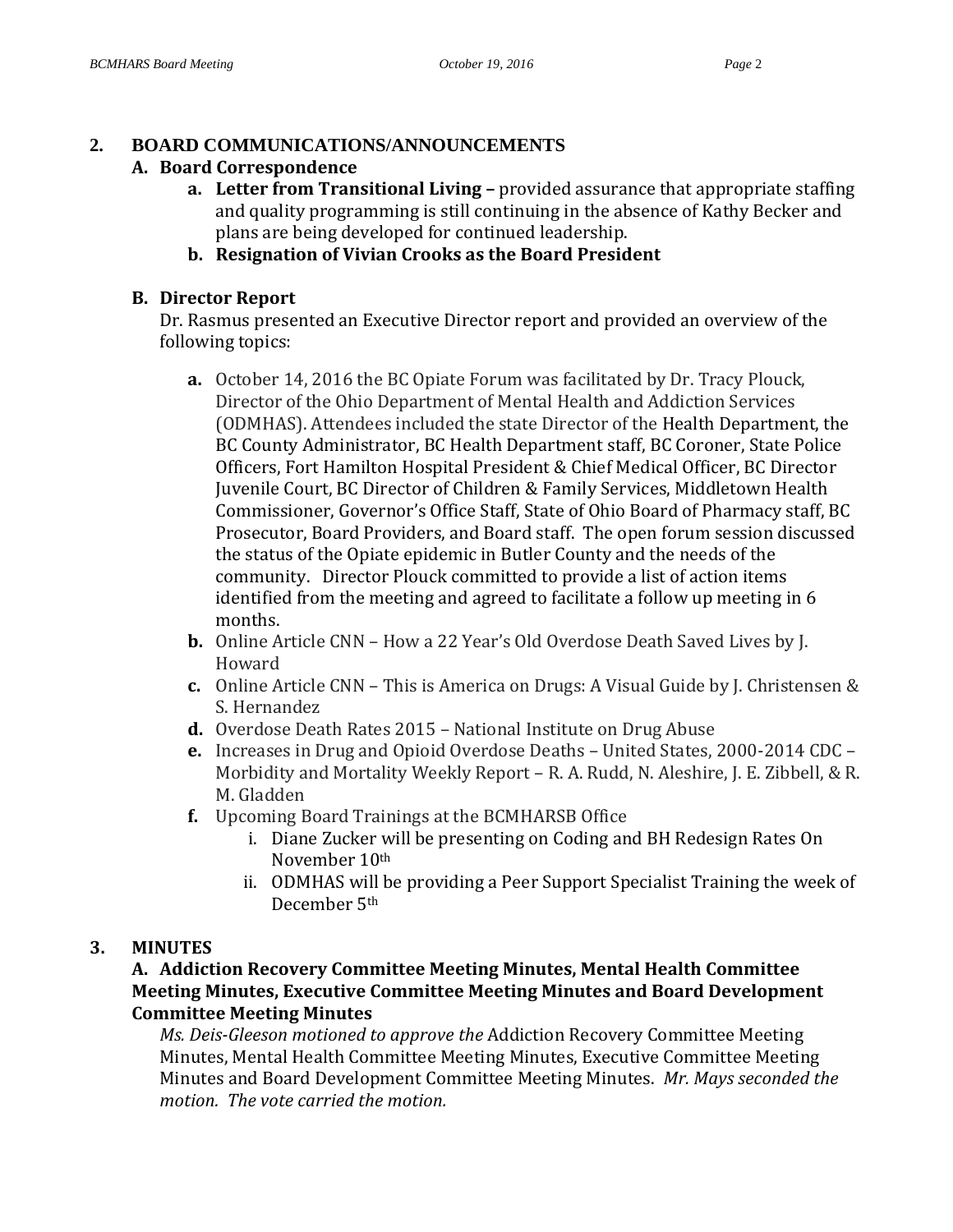## **B. September Board Meeting Minutes**

*Ms. Deis-Gleeson motioned to amend and approve the September Board Meeting Minutes. Mr. Heroux seconded the motion. The vote carried the motion.*

# **4. ADDICTION RECOVERY SERVICES COMMITTEE**

Ms. Swigonski provided an overview of the Addiction Recovery Committee meeting that was held on October 11, 2016.

- **A.** Introduction of Tiffany Lombardo
- **B.** New Opiate Prevention Proposal
- **C.** ODMHAS & Governor's Office Community Opiate Epidemic Forum Friday, October 14, 2016 from 11 – 12:30 PM
- **D.** Hotline/Heroin Hope Line Status & Outcomes
- **E.** Lumiere Update Detox Expansion
- **F.** Opiate Business Plan Update
- **G.** Board QI Plan- The committee recommended the Board endorse the plan.
- **H.** Discussion of the Committee Identified Focus Areas for FY17
	- 1. Opiate Business Plan
	- 2. Dual Diagnosis
	- 3. Prevention Strategies

# **5. MENTAL HEALTH COMMITTEE**

Mr. Mays provided an overview of the Mental Health Committee meeting that was held on October 12, 2016.

### **A. Old Business**

- 1. Update Residential Grant Update for ACF Apartments
- 2. BH Redesign Update and Status of Local Training
- 3. Continuum of Care Peer Support Training Schedule
- 4. Beckett Springs Hotline Contract Update

### **B. New Business**

- 1. ODMHAS Launch of Crisis Text Line. Text Keyword "4Hope" to 741741
- 2. Board QI Plan The Committee Recommended the Board endorse the plan.
- 3. State Hospital Report
- 4. Committee Topics Prioritize and Determine Schedule

### **C. Miscellaneous**

**D. Next Meeting – November 9, 20167**

### **6. NEW BUSINESS**

# **A. Board Vice President**

Three Board members have put their name in for the Vice President position. With that in mind the Board Development Committee will need to meet to discuss who they would like to recommend to the Board. Due to the loss of Ms. Crooks the Board's previous President, Board President Barbara Desmond indicated that the Board Development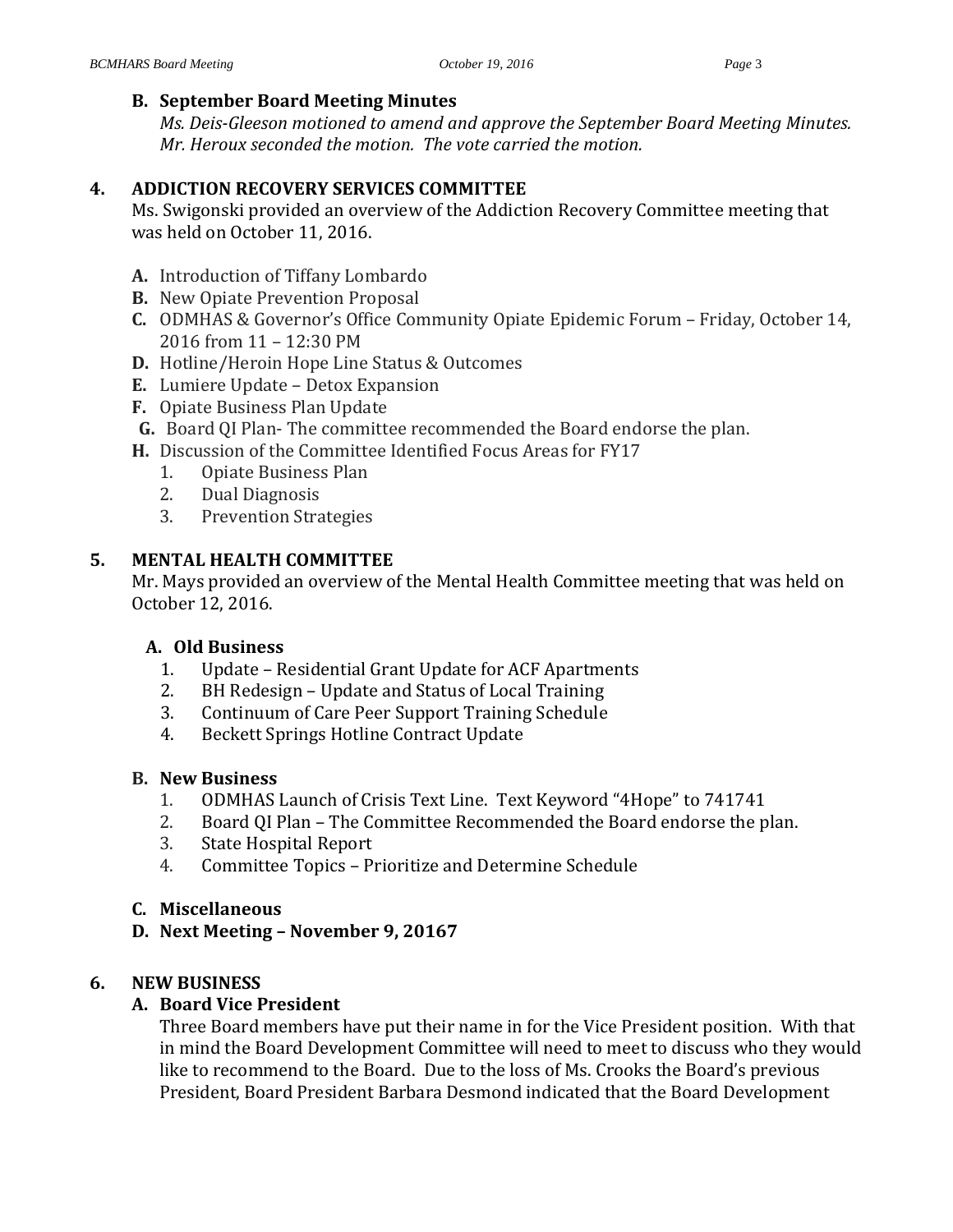Committee needs to add at least one more Board member. Mr. Heroux, Ms. Deis-Gleeson, Mr. Tucker and Mr. Swigonski all asked to join the committee.

*Ms. Deis-Gleeson motioned to approve the addition of 4 new Board members to the Board Development Committee. Ms. Stanton and Ms. Hacker both seconded the motion. The vote carried the motion.*

### **B. New Board Member Applicants**

The Board Development Committee requested a motion to recommend that the County Commissioners appoint Ms. McKinney and Mr. Himm as our two new Board members.

*Mr. Heroux motioned to recommend Ms. Mc Kinney and Mr. Himm to the County Commissioners for appointment to the BC MHARS Board. Mr. Tucker seconded the motion. The vote carried the motion.*

### **C. Strategic Plan Evaluation of Program/Service Delivery System**

Dr. Rasmus reviewed the Program/Service Delivery System section of the Strategic Plan. There are 21 objectives in this section. Of the 21 objectives 5% are completed, 83% have been started and 2.5% have not yet been started. These results are consistent with the Leadership and Finance sections already presented to the Board in past months.

### **D. Quality Improvement Plan**

A comprehensive integrated Quality Improvement Plan has been created to ensure that limited public resources focus on the triple aim of improving the client experience of care (including quality and satisfaction); improving the health of our county population; and reducing the per capita cost of behavioral health care. The QI Plan includes both Board internal (board operations) and external (system) components.

*Mr. Swigonski motioned to approve the Quality Improvement Plan. Ms. Stanton seconded the motion. The vote carried the motion.*

### **E. Position Descriptions Updated**

The job descriptions for the following three positions have been updated: Administrative Assistant to the Director of Finance & Administrative Services, Receptionist/Administrative Assistant and Assistant Director of Finance & Administrative Services for Alcohol & Other Drug Addiction.

*Ms. Hacker motioned to approve the changes in the job descriptions of the following three positions:* Administrative Assistant to the Director of Finance & Administrative Services, Receptionist/Administrative Assistant and Assistant Director of Finance & Administrative Services for Alcohol & Other Drug Addiction. *Ms. Stanton seconded the motion. The vote carried the motion.*

### **F. Organizational Chart**

The organization chart was updated to reflect recent staff changes. The position for the The BC Coalition, held by Ms. Marsh was removed and Ms. Lombardo was add into the Director of Alcohol and Drug Addiction Services position.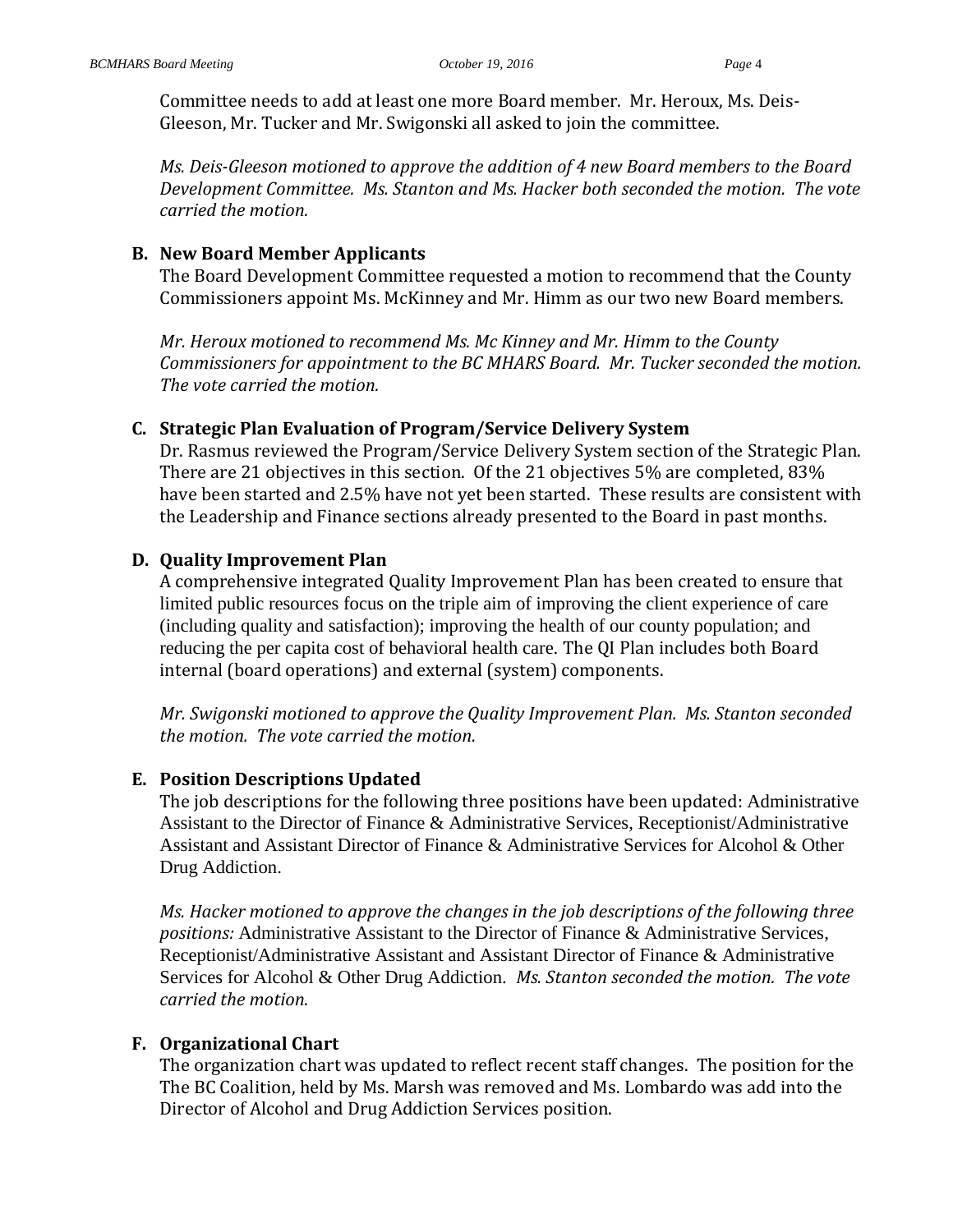*Ms. Stanton motioned to approve the changes to the organizational chart. Mr. Tucker seconded the motion. The vote carried the motion.*

### **G. Reasonable Accommodations Policy**

The Reasonable Accommodations Policy was updated to reflect the new integrated Board name.

*Ms. Deis-Gleeson motioned to approve the Board name change in Reasonable Accommodations Policy. Ms. Hacker seconded the motion. The vote carried the motion.*

#### **H. Volunteer/Intern Utilization Policy**

The Volunteer/Intern Utilization Policy was updated to reflect the new integrated Board name.

*Mr. Heroux motioned to approve the Board name change in Volunteer/Intern Utilization Policy. Ms. Stanton seconded the motion. The vote carried the motion.*

#### **I. Ethics Policy**

Per Culture of Quality all Board Members are required to sign off that they have been informed and have received the State Ethics Laws and Related Standards of Conduct Laws, Ohio Revised Code Chapter 102 and Ohio Revised Code 2921.42. Dr. Rasmus indicated he would provide forms to all attending Board members to sign and date that they have been informed and received these documents.

#### **J. COQ Fiscal Year Communication**

The Board is required to have a policy that communicates to Board members the different fiscal year levels the Board works within. On the County level the Board's fiscal year is from January  $1<sup>st</sup>$  to December 31 $<sup>st</sup>$ . On the State level the Board's fiscal year</sup> is from July 1st to June 30th.

*Ms. Deis-Gleeson motioned to approve the COQ Fiscal Year Communication Policy. Ms. Hacker seconded the motion. The vote carried the motion.*

#### **K. COQ Sate Audit Reporting to the Board**

The State Audit Reporting to Board Policy states that the annual audit prepared by the Auditor of the State is to be brought to the Board for approval. Should there be an audit finding the Director of Finance, in cooperation with the State and County Auditor, is to prepare a written corrective action plan and submit it to the Executive Director.

*Mr. Mays motioned to approve the COQ State Audit Reporting to the Board Policy. Ms. Stanton seconded the motion. The vote carried the motion.*

#### **L. COQ Fiscal Health of Agencies**

The Fiscal Health of Agencies Policy states that annually a cash balance report will be prepared for the Board by the Director of Finance including all providers to determine the average of the collective cash balances relative to the individual provider. A second report of agency overhead charges is prepared for all providers independently and then compared to the average of the provider group. And finally, a report is prepared to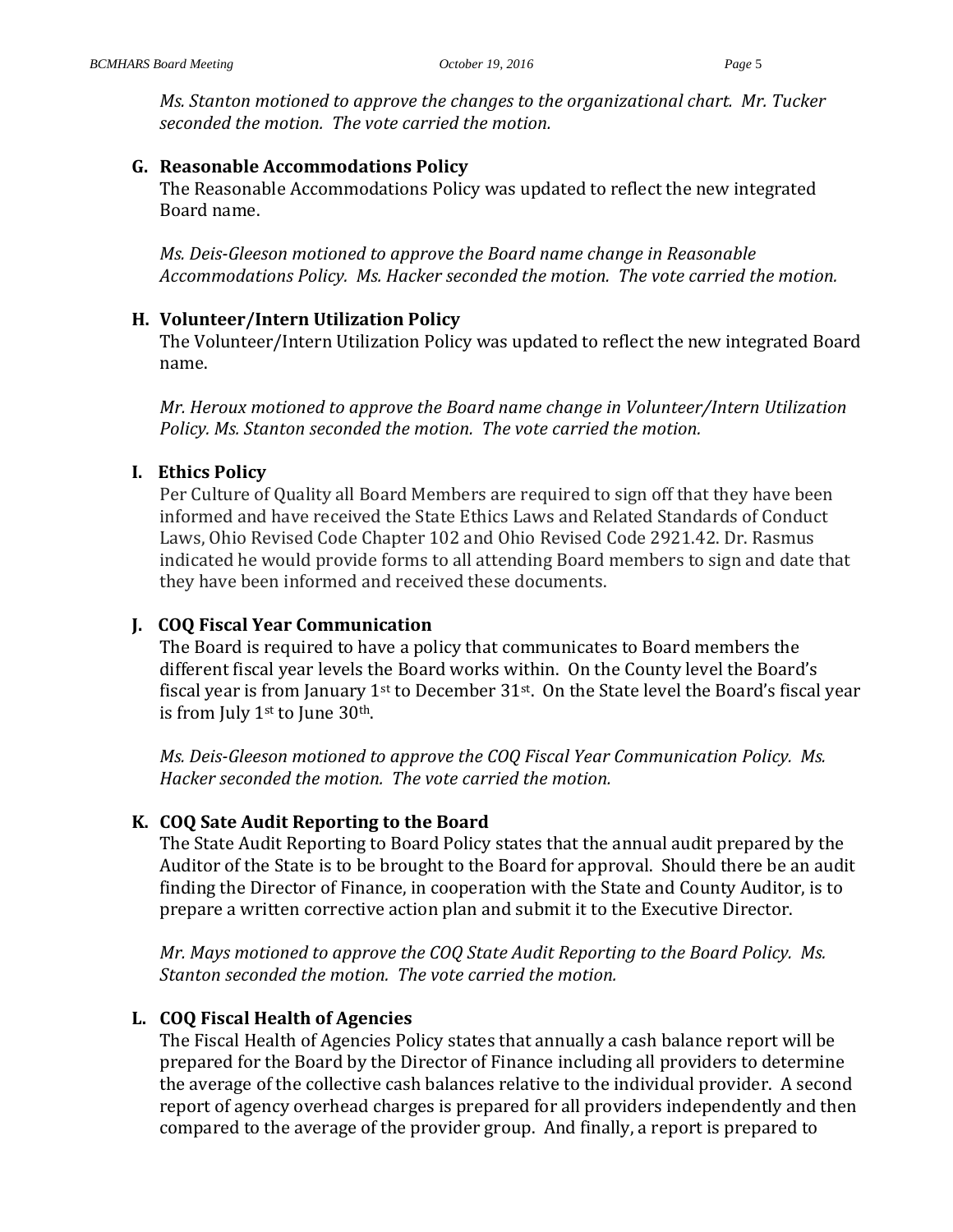determine the percentage of Board funds to the total funds of each provider. These indicators will provide a snapshot of provider health comparatively especially as our system experiences BH Redesign.

*Mr. Heroux motioned to approve the Fiscal Health of Agencies Policy. Ms. Irwin seconded the motion. The vote carried the motion.*

### **M. COQ Benefit Plan**

The Benefit Plan Policy explains what mental health benefits are available to Butler County residents from the Butler County Mental Health and Addiction Recovery Services Board and how they can obtain needed services.

*Mr. Tucker motioned to approve the Benefit Plan Policy. Ms. Stanton seconded the motion. The vote carried the motion.*

### **N. ATC Group Services Contract**

The ATC Group Services Contract is in the amount of \$2,230 for mold inspection services.

*Ms. Stanton motioned to approve the ATC Group Services contract. Ms. Hacker seconded the motion. The vote carried the motion.* 

### **O. Talbert House Contract**

The Talbert House contract is for a maximum of \$40,000 to provide adolescent residential services for young girls from Butler County.

*Ms. Hacker motioned to approve the Talbert House contract. Ms. Stanton seconded the motion. The vote carried the motion.* 

### **P. CEBP Updated Contract**

The updated CEBP contract, in the amount of \$22,128, is for phase II of the evaluation of dual disorder capability services for 6 of our providers which were identified in phase I.

*Mr. Tucker motioned to approve the updated CEBP contract. Ms. Stanton seconded the motion. The vote carried the motion.* 

### **Q. Lumiere Contract**

The Lumiere contract with a maximum of \$20,000 is a pilot program for in-county detox with a commitment to ensure linkage to existing in county treatment services.

*Mr. Tucker motioned to approve the Lumiere contract. Mr. Swigonski seconded the motion. The vote carried the motion.* 

### **R. Board Annual Audit**

The Board annual audit from the State of Ohio concluded that the Butler County Mental Health and Addiction Recovery Services Board had audit without findings.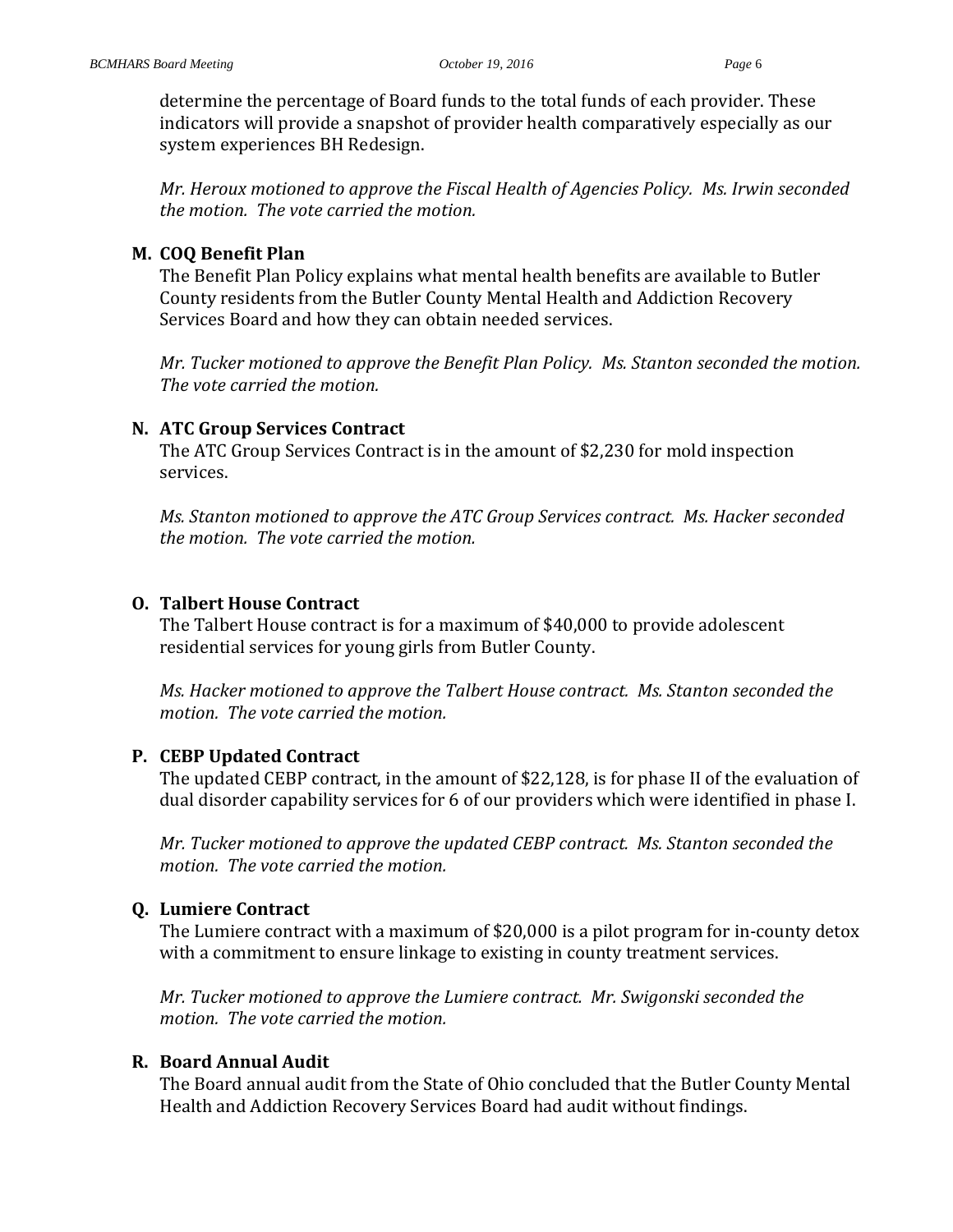*Ms. Hacker motioned to approve the Board Annual Audit. Ms. Stanton seconded the motion. The vote carried the motion.* 

## **S. 2017 Appropriations Budget**

The appropriations budget for the County commissioners identified the Board's budget for the 2017 calendar year.

*Ms. Stanton motioned to approve the Appropriations Budget. Ms. Niese seconded the motion. The vote carried the motion.* 

## **T. June Financial Report**

Mr. Rhodus provided an overview of the June financial reports which showed that we collected nearly 100% of expect revenues. It also showed that the Board's actual Administration Budget came in under budget by approximately 14% or \$209,000.

*Mr. Tucker motioned to approve the June Monthly Financial Report. Ms. Deis-Gleeson seconded the motion. The vote carried the motion.*

### **U. Budget Revisions**

In the September Board meeting five budget increases were approved on the yellow sheet. The allocation increases have now been translated into budget revisions for Community Behavioral Health, Forensic Center, Big Brothers Big Sisters, St. Joseph Orphanage and Sojourner.

*Ms. Stanton motioned to approve the Budget Revisions. Mr. Swigonski seconded the motion. The vote carried the motion.*

### **V. Revised FY17 Clinical Allocations (Yellow Sheet)**

The current changes in the FY Clinical Allocations (yellow sheet) reflect the Talbert House increase of \$40,000 and the Envision Partnerships increase of \$50,000.

*Ms. Hacker motioned to approve the Revised FY17 Clinical Allocations. Mr. Tucker seconded the motion. The vote carried the motion.*

### **W. Envision Partnerships Budget Increase**

Envision Partnerships will provide a marketing campaign and addition community based services using evidence based practices to support Opiate Prevention Services with this \$50,000 budget increase.

*Ms. Meehan motioned to approve the Envision Partnerships Budget Revision. Mr. Tucker seconded the motion. The vote carried the motion.*

# **X. Mental Health Direct Deductions**

Listed were the Mental Health Direct Deductions for the month of September.

*Mr. Mays motioned to approve the MH Direct Deductions for the month of September. Ms. Stanton seconded the motion. The vote carried the motion.*

### **Y. Addiction Recovery Services Direct Deductions**